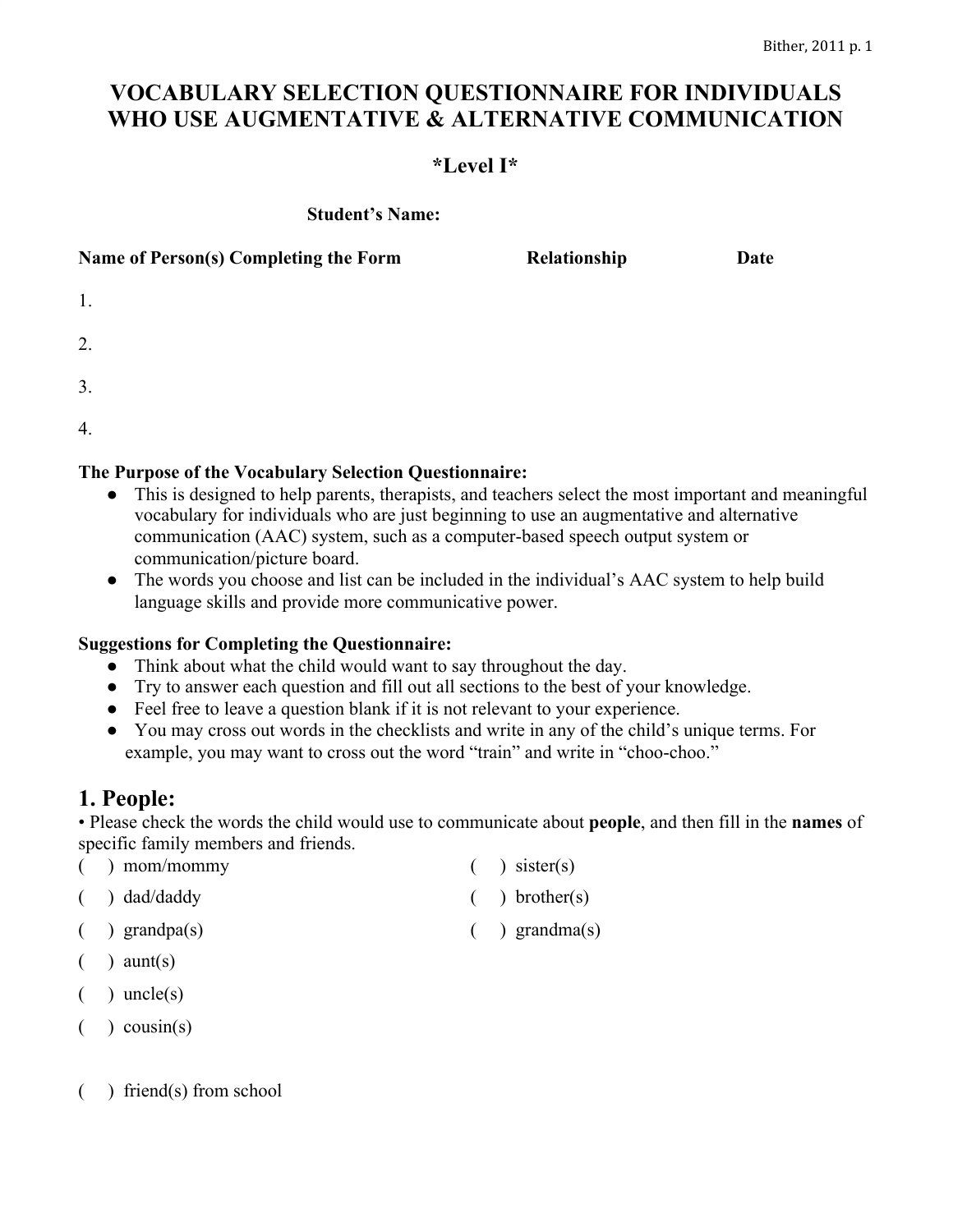```
( ) friend(s) from neighborhood
```

```
( ) teacher(s)
```
- $( )$  aide(s)
- $($ ) nurse $(s)$
- $($ ) speech therapist(s)  $\angle$
- ( ) occupational therapist(s)
- $($ ) physical therapist(s)  $\angle$
- ( ) other professionals at school/home

• Please check any other words your child would use to communicate about **people**.

|                                                                                   |  |  |  |  |  |  |  |  |  |  |  | ( ) boy ( ) girl ( ) baby ( ) adult ( ) kid ( ) child ( ) female ( ) male |  |  |
|-----------------------------------------------------------------------------------|--|--|--|--|--|--|--|--|--|--|--|---------------------------------------------------------------------------|--|--|
| • Please list any additional people the child may wish to communicate about/with. |  |  |  |  |  |  |  |  |  |  |  |                                                                           |  |  |

#### **2. Places:**

• Please check the words the child would use to communicate about **places**, and then fill in the **names** of specific locations that may be important to the child.

( ) home

```
( ) school
```
- ( ) day care
- ( ) religious school/place of worship
- ( ) doctor(s) office
- ( ) park/playground

```
( ) McDonald's ( ) Wendy's ( ) Burger King ( ) Dunkin Donuts ( ) Rita's ( ) Stewart's
```
( ) other restaurant(s)

```
( ) Wal Mart ( ) Shop Rite ( ) K Mart ( ) Path Mark ( ) Costco ( ) Barnes & Noble
( ) Toys 'R Us ( ) Kids 'R Us ( ) Target ( ) clothing store ( ) food store ( ) shoe store
  ) other store(s)
```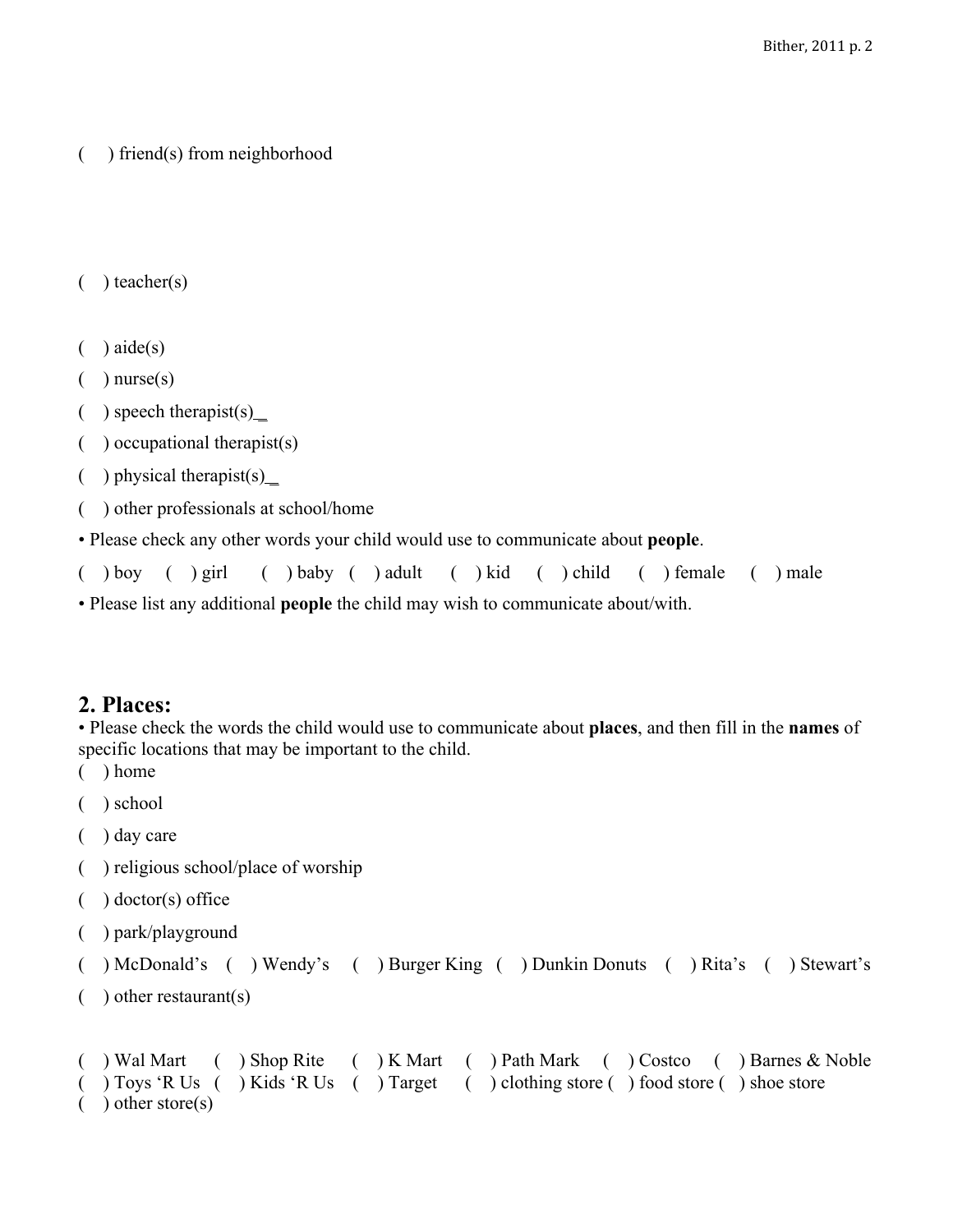| outside                                                                                           |  | backyard |  | $($ ) vard |  | ) farm       |  | ) barn     |  | ) mall        |
|---------------------------------------------------------------------------------------------------|--|----------|--|------------|--|--------------|--|------------|--|---------------|
| ) ocean                                                                                           |  | shore >  |  | ) beach    |  | $($ $)$ city |  | $($ ) camp |  | ( ) boardwalk |
| Disney World ( ) Disney Land ( ) Six Flags ( ) Dorney Park ( ) amusement park                     |  |          |  |            |  |              |  |            |  |               |
| . Dlease list any additional places (including yeartions) the child may wish to communicate shout |  |          |  |            |  |              |  |            |  |               |

• Please list any additional **places** (including vacations) the child may wish to communicate about.

# **3. Activities:**

• Please check the words the child would use to communicate about **home activities.**

- ( ) bath time ( ) nap time ( ) bed time ( ) snack time ( ) breakfast time ( ) lunch time ( ) dinner time ( ) dessert time ( ) play time ( ) story time  $($ ) other routine(s)
- ( ) baking cookies ( ) playing outside ( ) playing house ( ) playing computer ( ) board games ( ) Candy Land ( ) Guess Who ( ) Clue ( ) Chutes & Ladders ( ) Zingo Bingo ( ) BINGO ( ) Cranium ( ) Trouble ( ) card games ( ) Go Fish ( ) Memory ( ) iPod ( ) iPad ( ) Internet ( ) tape player ) other board/card game $(s)$ :

#### ( ) computer games/activities:

( ) television ( ) TV ( ) cartoons ( ) TV shows ( ) Disney Channel ( ) Nickelodeon ( ) iCarly ( ) Blue's Clues ( ) Barney ( ) Dora the Explorer ( ) Mickey Mouse Club ( ) Hannah Montana ( ) Scooby Doo ( ) Suite Life of Zack & Cody ( ) Wizards of Waverly Place ( ) SpongeBob Square Pants ( ) Phineas & Ferb ( ) Power Rangers ( ) Winnie the Pooh ( ) Sesame Street ( ) Yo Gabba Gabba ( ) The Wiggles ( ) other TV programs/shows:

|            | movies                 |                | $( )$ DVDs $( )$ DVD player $( )$ Pixar movies                                            | ( ) alien movies |
|------------|------------------------|----------------|-------------------------------------------------------------------------------------------|------------------|
| $\sqrt{2}$ |                        |                | ) Disney movies () scary movies () action movies () animated movies                       | ( ) superheroes  |
|            | $(\ )$ Cars            |                | () Toy Story () Harry Potter () High School Musical () Cinderella                         |                  |
|            |                        |                | (b) Little Mermaid (b) Lion King (c) Finding Nemo (b) Sleeping Beauty (c) The Incredibles |                  |
|            | ) Batman               | $($ ) Superman | ) Spiderman ( ) Alice in Wonderland ( ) Aladdin                                           |                  |
|            | ) other movies/genres: |                |                                                                                           |                  |

• Please list any additional words or phrases about **TV and movies** (favorite characters, theme songs, etc.) that the child may wish to communicate about.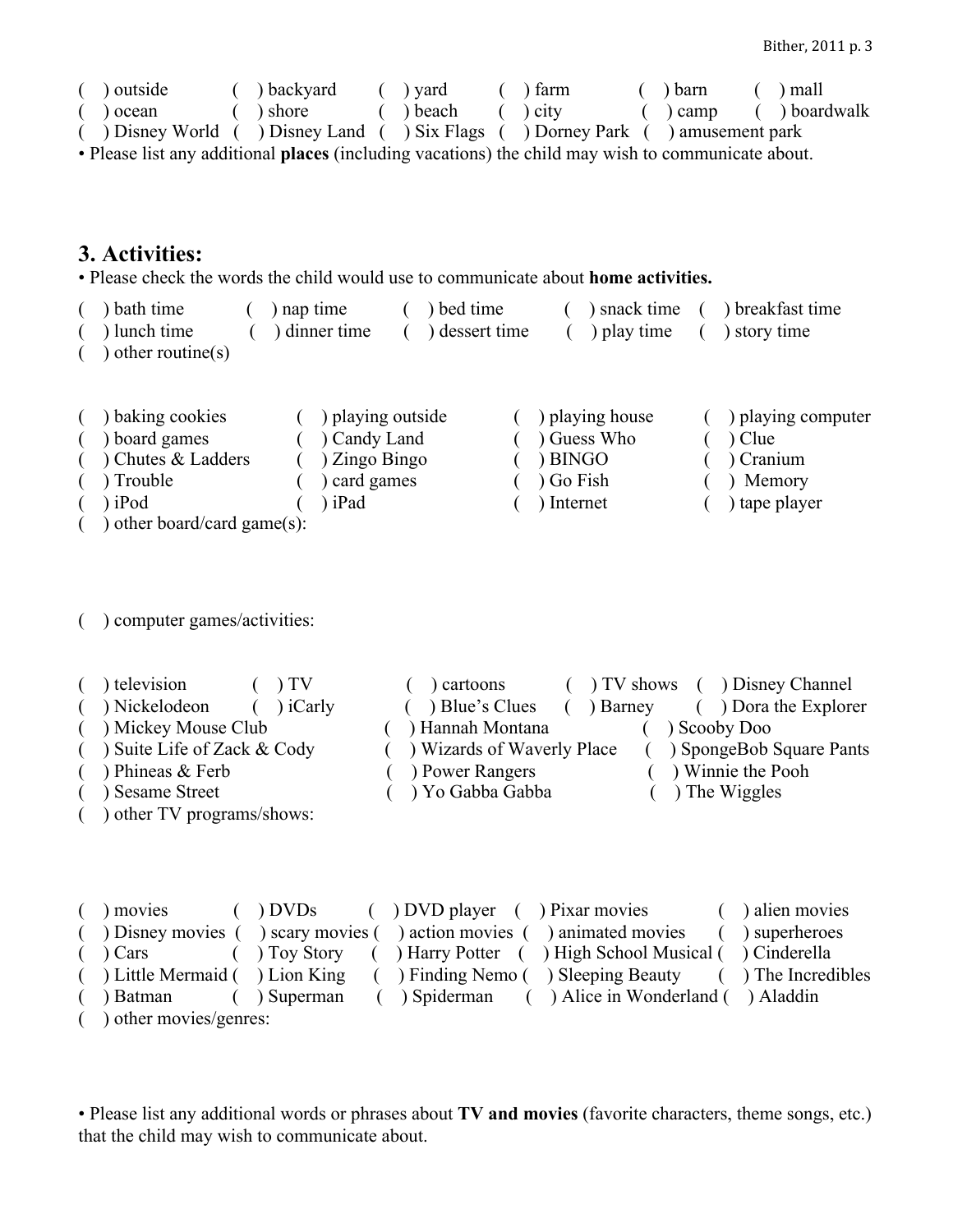• Please list any additional words or phrases the child would use to communicate about **home activities.**

• Please check the words the child would use to communicate about **school activities.**

| computers    |   | art         | dress-up       | playground | story time                    |
|--------------|---|-------------|----------------|------------|-------------------------------|
| housekeeping |   | coloring    | movies         | snack time | ) speech therapy $(ST)$       |
| sand table   |   | painting    | music          | lunch      | ) physical therapy (PT)       |
| water play   |   | drawing     | recess         | nap time   | ) occupational therapy $(OT)$ |
| field trip   |   | bus         | van            | driver     | ) snoezelen room              |
| toy library  |   | circle time | calendar       | seasons    | ) show-and-tell               |
| numbers      |   | letters     | year           | months     | ) days of the week            |
| cooking      |   | carnival    | ereding        | writing    | counting                      |
|              | . |             | $-1$ $-1$ $-1$ |            |                               |

• Please list any additional words or phrases the child would use to communicate about **school activities.**

• Please check the names of the **songs/singers** the child may want to communicate about.

| () Wheels on the Bus                          | () Do Your Ears Hang Low             | ( ) Down By The Bay               |
|-----------------------------------------------|--------------------------------------|-----------------------------------|
| ( ) Hokey Pokey                               | ( ) Chicken Dance                    | () Ring Around the Rosie          |
| ( ) Happy Birthday                            | $( )$ If You're Happy & You Know It  | $()$ Clean Up Song                |
| ( ) Old MacDonald                             | () Row, Row, Row Your Boat           | () Twinkle Twinkle Little Star    |
| () Mary Had a Little Lamb () Are You Sleeping |                                      | () The Fresh Beat Band            |
| ( ) Itsy Bitsy Spider                         | $($ ) Head & Shoulders, Knees & Toes | ( ) London Bridge is Falling Down |
| $( )$ BINGO                                   | ) Raffi                              | ) Kidsongs                        |
| ( ) Miley Cyrus                               | ( ) Justin Bieber                    | Selena Gomez                      |
| ( ) Jonas Brothers                            | High School Musical                  | $( )$ Taylor Swift                |

• Please list any additional **songs or singers** the child may want to communicate about.

• Please check the words the child would use to communicate about **community activities.**

| sports          | art class    | ) therapy          | ) church          |
|-----------------|--------------|--------------------|-------------------|
| $\sum$ swimming | ) play group | ) horseback riding | ( ) Hebrew school |
| ballet          | dance        | music lessons      | Sunday school     |

• List any additional words/phrases the child would use to communicate about **community activities.**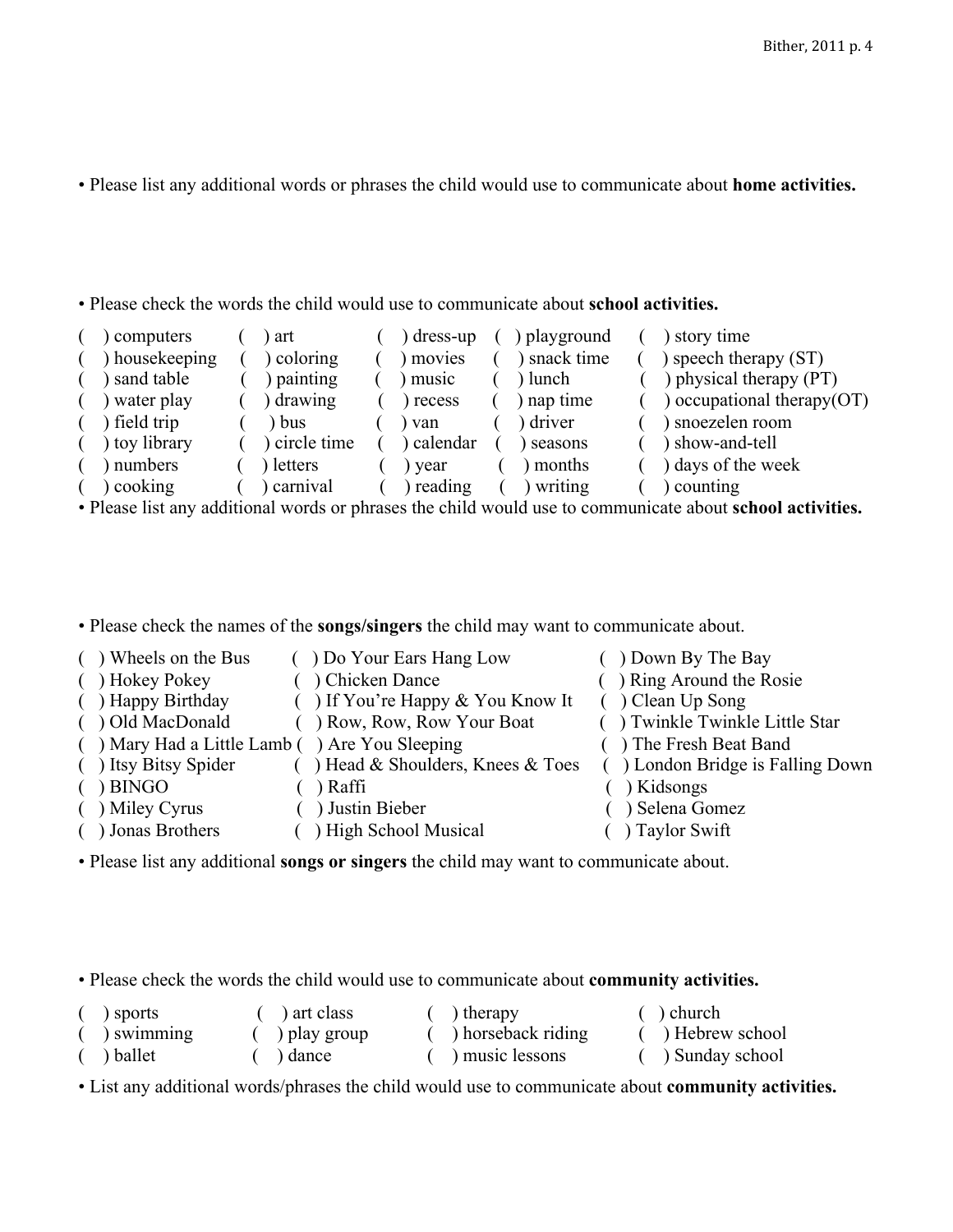• Please check the words the child would use to communicate about relevant **social events** and list any specific **holidays celebrated.**<br>( ) birthday ( ) bir

( ) birthday party ( ) parade ( ) fireworks ( ) present ( ) Holidays:

• Please check the **phrases/play routines** that the child would wish to communicate about.

| (1, 2, 3       | hide and seek    | s que downsie | $($ ) this little piggy |
|----------------|------------------|---------------|-------------------------|
| ) ready or not | ) patty cake     | ) peek-a-boo  | $( ) 10$ little monkeys |
| ) here I come! | ) clap clap clap | ) fuzzy wuzzy | $( ) 10$ little indians |

• List any additional words/phrases the child would use to communicate about **community activities.**

### **4. Toys**

• Please check the words the child would use to communicate about **toys.**

| ball         | cars             | planes          | submarine      | ) Barbie            |
|--------------|------------------|-----------------|----------------|---------------------|
| ) blocks     | trucks           | ) bicycle       | wheels         | ) Ken               |
| ) doll       | ) dump truck     | tent            | monster        | ) Mr. Potato Head   |
| baby         | tractor          | ) fort          | ghost          | ) play kitchen      |
| ) playhouse  | bulldozer        | ) water toys    | ) bubbles      | ) play food         |
| ) clubhouse  | train            | boats           | ) dinosaur     | ) play farm         |
| ) teddy bear | ) action figures | ) Power Rangers | ) Transformers | ) Dora the Exploder |
| ) Bratz      | ) Legos          | Elmo            | ) toy drum     | farm animals        |

• List any other **specific toys** the child may wish to communicate about**.**

• What **pretend/make believe** situations does the child use during play? (For example, playing dress up, cooking, house, monsters, etc.)

# **5. School Materials**

• Please check the words the child would use to communicate about **school materials.**

| book            | ) pencil | stickers  | ) glue     | ) smart board  |
|-----------------|----------|-----------|------------|----------------|
| ) coloring book | crayons  | ) puzzles | ) play-doh | computer (     |
| paper           | markers  | scissors  | switch     | ) touch screen |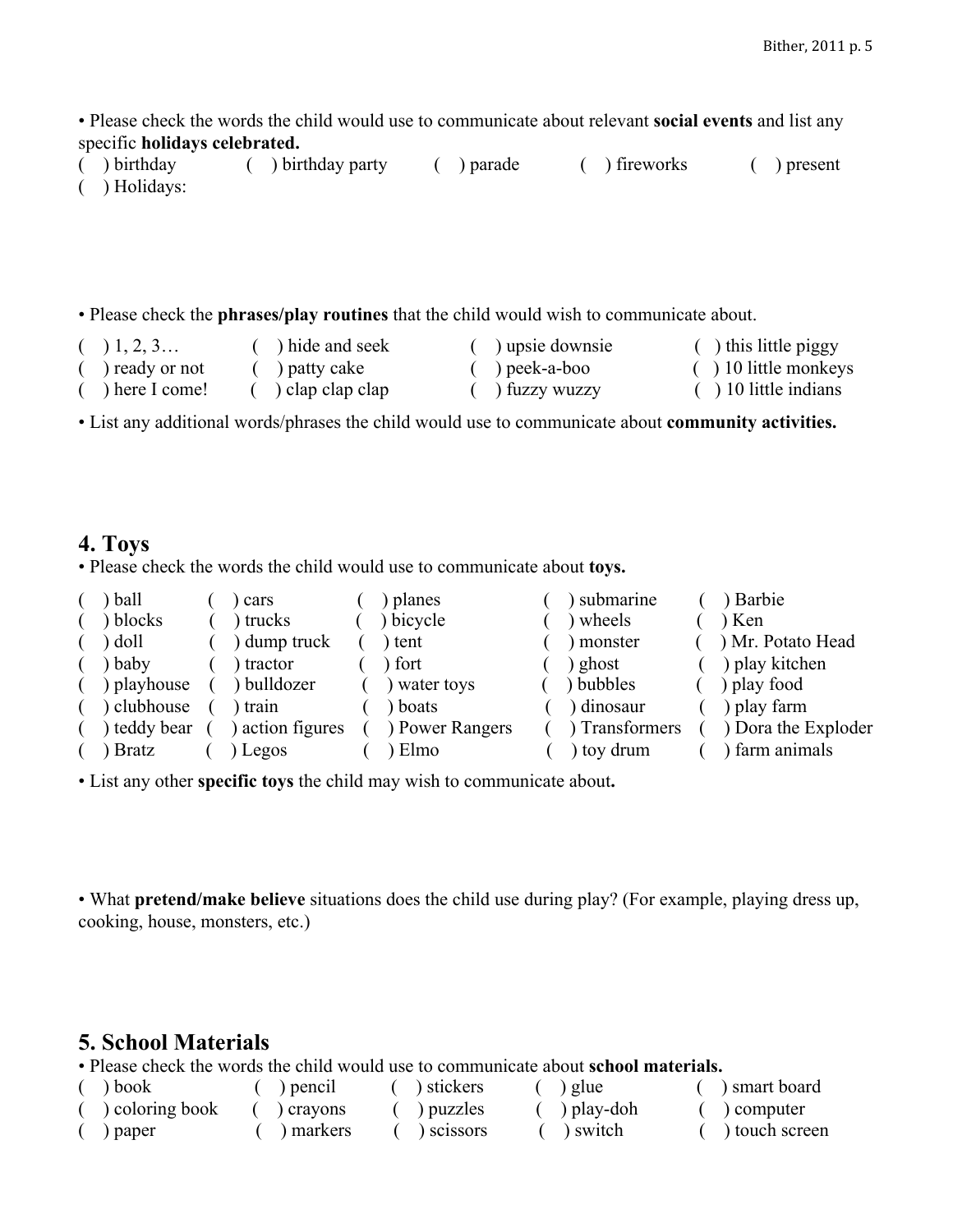( ) backpack ( ) glasses ( ) tray ( ) wheelchair ( ) folder • Please check the **books**/**authors** that your child may wish to communicate about. ( ) Dr. Seuss ( ) Mother Goose ( ) Where The Wild Things Are ( ) Green Eggs & Ham ( ) Goodnight Moon ( ) The Very Hungry Caterpillar ( ) Go, Dog Go ( ) I Love You Forever ( ) Brown Bear, Brown Bear, What Do You See ( ) Are You My Mother ( ) Rainbow Fish ( ) Harold & The Purple Crayon ( ) Cat in the Hat ( ) Curious George ( ) Chicka Chicka Boom Boom ( ) Hop On Pop ( ) Runaway Bunny ( ) One Fish, Two Fish, Red Fish, Blue Fish ( ) Put Me in the Zoo ( ) Three Little Pigs ( ) If You Give A Mouse A Cookie

• List any other **specific books or nursery rhymes** the child may wish to communicate about**.**

# **6. Animals/Pets**

• Please check the words the child would use to communicate about **animals**, and fill in the names of any specific **pets:**

| $\int$ dog(s)     | $\left( \quad \right)$ cat(s) | $( )$ fish     |
|-------------------|-------------------------------|----------------|
| $( )$ hampster(s) | $( )$ guinea pig(s)           | $\int$ bird(s) |

 $( )$  other pet $(s)$ 

| rabbit           | snake           | duck           | goose        | cow       | horse        |
|------------------|-----------------|----------------|--------------|-----------|--------------|
| pony             | pig             | goat           | ) chicken    | hen       | ) rooster    |
| whale            | shark           | dolphin        | frog         | lizard    | ) turtle     |
| $( )$ spider     | ant             | ) bumblebee    | sheep        | lion      | ) tiger      |
| ) bear           | deer            | groundhog      | skunk        | alligator | moose        |
| $($ ) polar bear | squirrel        | zebra          | ) raccoon    | parrot    | $\int$ fox   |
| kangaroo         | chipmunk        | giraffe        | ) monkey     | gorilla   | $\alpha$ bat |
| ) baby animals   | horsey          | puppy          | kitty        | bunny     | ) birdie     |
| amphibians       | ocean animals ( | ) farm animals | wild animals | mammals   | insects      |
| moo              | neigh           | baaa           | quack        | chirp     | buzz         |
| ) woof           | meow            | ribbit         | oink         |           |              |

• List any other words related to **animals** or **pets** that the child may wish to communicate about.

#### **7. Nature**

• Please check the words the child would use to communicate about items in **nature**:

| $( )$ flower | $( )$ sky | $($ ) weather | $( )$ fog | $( )$ lake | $( )$ shells |
|--------------|-----------|---------------|-----------|------------|--------------|
|--------------|-----------|---------------|-----------|------------|--------------|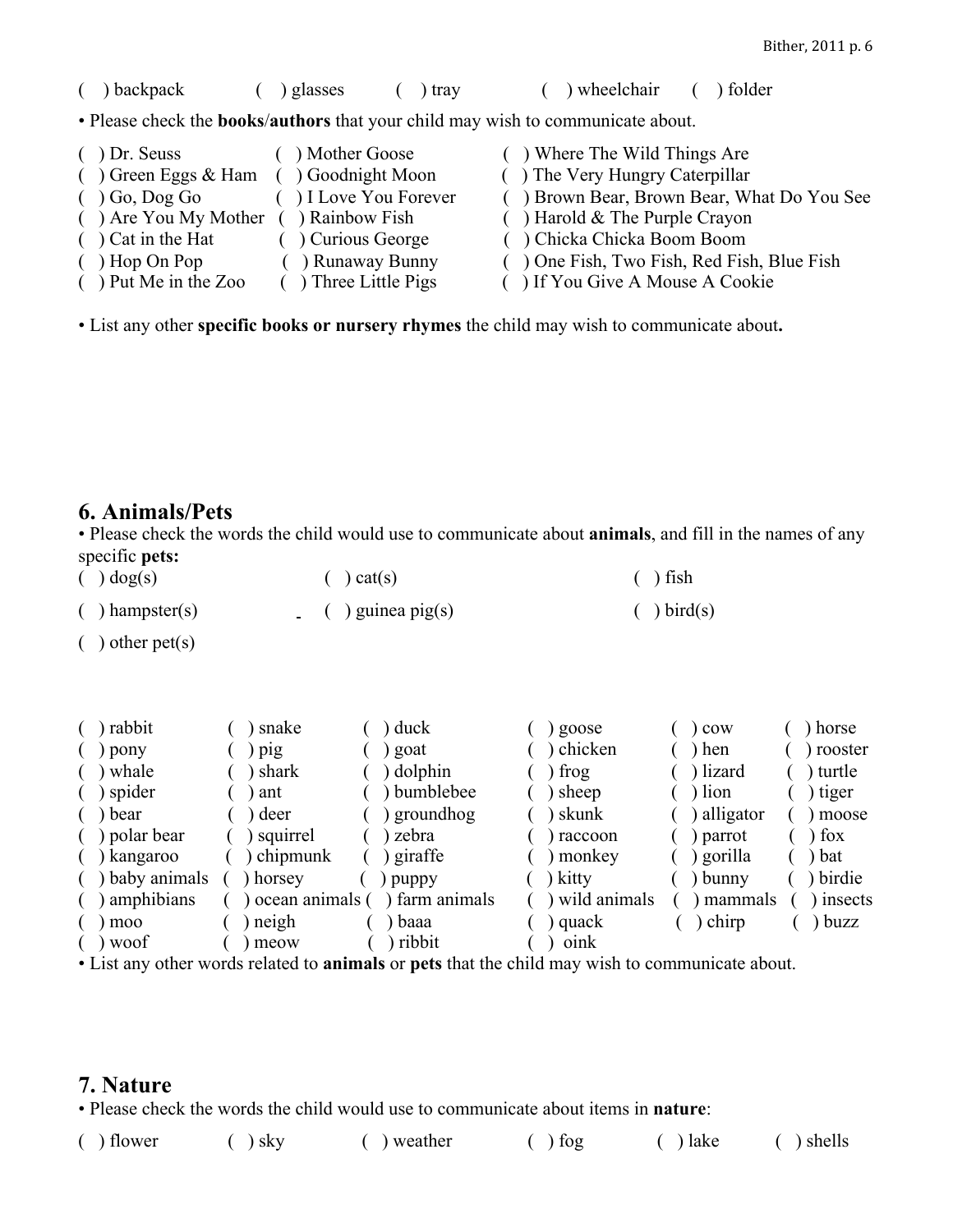| tree    | ) stars     | ) snow                | ) lightning  | mountains   | dunes   |
|---------|-------------|-----------------------|--------------|-------------|---------|
| grass   | ) moon      | rain                  | ) thunder    | ) galaxy    | sand    |
| ) rocks | ) planets   | ) clouds              | ) snowman    | ) Earth     | waves   |
| bugs    | ) sun       | ) sunshine            | solar system | ocean       | ) beach |
| bushes  | $\int$ dirt | ) weeds               | plants       | ) palm tree | ) water |
|         |             | $\sqrt{1}$ $\sqrt{1}$ |              |             |         |

• List any other words related to **nature** that the child may wish to communicate about.

# **8. Household Items**

• Please check the words the child would use to communicate about **household items:**

| ) bathroom      | bathtub | ) bedroom                                                                                                      | ) bed           | ) chair      | car seat     |
|-----------------|---------|----------------------------------------------------------------------------------------------------------------|-----------------|--------------|--------------|
| potty           | shower  | ) drawer                                                                                                       | ) bunk bed      | ) high chair | \ sofa       |
| ) toilet        | ) bath  | ) dresser                                                                                                      | $\alpha$ desk   | ) floor      | ) couch      |
| $\sin k$        | tub     | ) shelves                                                                                                      | $\lambda$ table | ) carpet     | ) rug        |
| $($ $\sqrt{IV}$ | VCR     | ) DVD player                                                                                                   | ) remote        | ) phone      | ) room       |
| ) kitchen       | window  | ) pillow                                                                                                       | ) blanket       | lamp         | $\int$ light |
|                 |         | te Toing and aghain are a charle may be adapted aloned different distributions of the constitution of the cons |                 |              |              |

• List any other vocabulary words that should be included about **household items.**

# **9. Positions & Equipment**

• Please check the types of **positions/equipment** the child prefers**:**

| $( )$ on floor         | $($ $)$ on lap              |                                                                                                               | () piggy back () in wheelchair () in stander () in chair |  |
|------------------------|-----------------------------|---------------------------------------------------------------------------------------------------------------|----------------------------------------------------------|--|
| $($ ) wagon            | $\left( \quad \right)$ bike | $\left( \begin{array}{c} \end{array} \right)$ horsy ride $\left( \begin{array}{c} \end{array} \right)$ on mat |                                                          |  |
| $( )$ Other positions: |                             |                                                                                                               |                                                          |  |

( ) Other equipment:

# **10. Body Parts**

• Please check the words the child would use to communicate about **parts of the body:**

| face    | nose    | hair       | ) hands          | ) knee | bottom          |
|---------|---------|------------|------------------|--------|-----------------|
| mouth   | chin    | arms       | fingers          | foot   | butt            |
| tooth   | eves    | legs       | $\gamma$ ) pinky | feet   | ) private parts |
| ) teeth | cheeks  | throat     | ) thumb          | ) toes | elbow           |
| lips    | ears    | stomach    | ) wrist          | nails  | neck            |
| tongue  | ) head  | ) forehead | ankle            | belly  | thigh           |
| hips    | back    | chest      | muscle           | blood  | lungs           |
| pee     | pee pee | poop       | poo poo          |        |                 |

• List any other vocabulary words that should be included about **parts of the body:**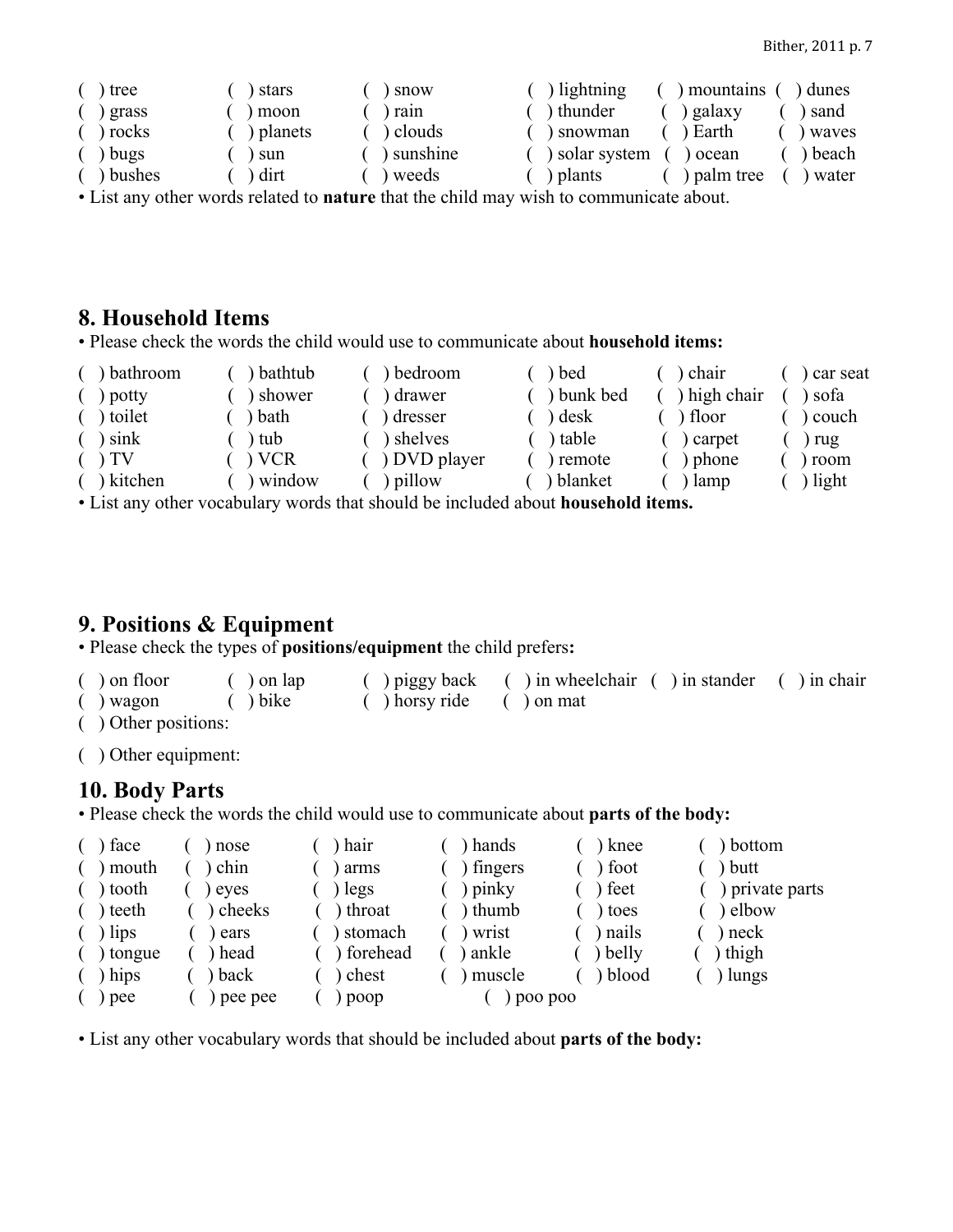# **11. Clothing**

• Please check the words the child would use to communicate about **articles of clothing:**

| shirt     | shoes     | ) sweatshirt | skirts  | rain coat |
|-----------|-----------|--------------|---------|-----------|
| pants     | sandals   | sweater      | dress   | bandana   |
| shorts    | socks     | tank top     | ) hat   | zipper    |
| jeans     | smock     | $T$ -shirt   | cap     | buttons   |
| capris    | bib       | coat         | gloves  | shoelace  |
| leggings  | underwear | ) jacket     | mittens | ) tie     |
| stockings | diapers   | sweatpants   | scarf   | ) belt    |

• List any other vocabulary words that should be included about **articles of clothing:**

# **12. Food & Drinks**

• Please check the words the child would use to communicate about **food and drink**, and list the specific foods preferred by the child**:**

| $\alpha$ chicken          | ) tuna                | $\big)$ pizza | ) pasta        | ) sandwich |
|---------------------------|-----------------------|---------------|----------------|------------|
| ) spaghetti               | ) macaroni $&$ cheese | ) taco        | ) beef         | ) steak    |
| eggs                      | ) bacon               | ) sausage     | ) waffle       | ) pancake  |
| ) nuggets                 | ) noodles             | ) hamburger   | ) cheeseburger | ) yogurt   |
| $\sqrt{1}$ and $\sqrt{1}$ |                       |               |                |            |

( ) other main dishes

| ) broccoli             | ) spinach   | ) mashed potatoes | ) potato<br>carrots             |
|------------------------|-------------|-------------------|---------------------------------|
| ) celery               | ) cucumber  | ) pepper          | ) corn on the cob $($<br>) corn |
| ) lettuce              | ) asparagus | ) onions          | mushrooms<br>) tomato           |
| salad                  | ) beans     | ) peas            | ) zucchini                      |
| other vegetables/beans |             |                   |                                 |

| apple<br>strawberries | ) banana<br>) raspberries | ) watermelon              | ) grapes           | ) blueberries  |
|-----------------------|---------------------------|---------------------------|--------------------|----------------|
| cherries              | ) lemon                   | ) apple sauce<br>$)$ lime | ) orange<br>) kiwi | mango<br>melon |
| $\lambda$ other fruit |                           |                           |                    |                |

|  | J vulye teht |  |
|--|--------------|--|
|  |              |  |
|  |              |  |

| $( )$ bread                                                                                                                                                                                                                   | ( ) cereal | () oatmeal | $\left( \quad \right)$ roll | $($ ) granola  |
|-------------------------------------------------------------------------------------------------------------------------------------------------------------------------------------------------------------------------------|------------|------------|-----------------------------|----------------|
| Comparence in the parameter in the set of the set of the set of the set of the set of the set of the set of the set of the set of the set of the set of the set of the set of the set of the set of the set of the set of the | wheat      | $( )$ rice | $( )$ barley                | $($ ) couscous |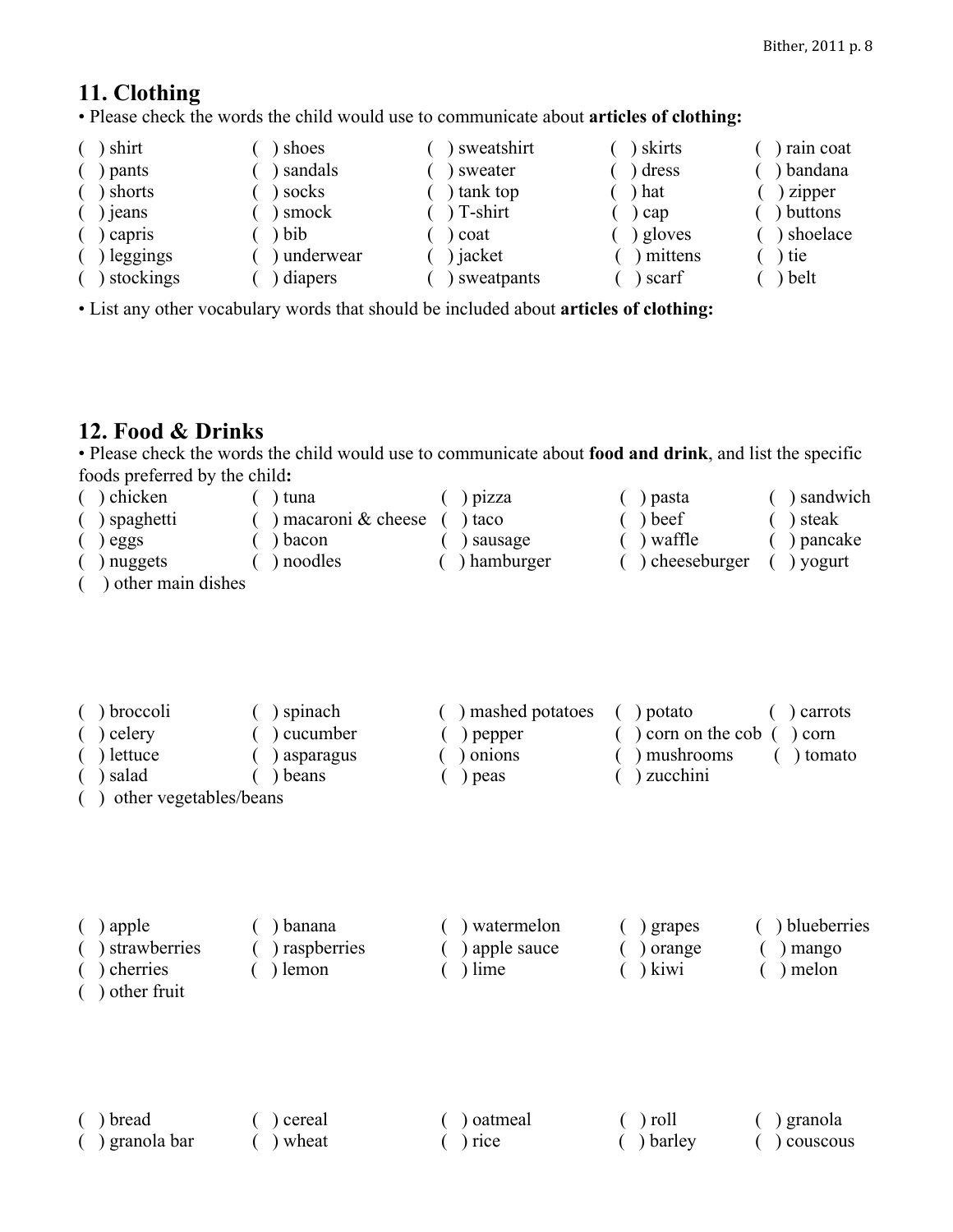( ) other grains

| ) mustard<br>) cinnamon<br>) other condiments/spices            | () mayonaise<br>) ginger             | ) ketchup<br>) spices                  | ) olive oil<br>) condiments                                                                                                | $($ ) garlic                       |
|-----------------------------------------------------------------|--------------------------------------|----------------------------------------|----------------------------------------------------------------------------------------------------------------------------|------------------------------------|
| $( )$ milk<br>orange juice<br>other drinks                      | $($ ) water<br>$\left( 0.000\right)$ | ) apple juice<br>) smoothie            | () fruit punch<br>) Pediasure<br>$\left($                                                                                  | ) soda<br>) juice                  |
| $($ ) cupcake<br>) ice cream<br>other desserts                  | ) cake<br>) ice pop                  | $()$ jello<br>() popsicle              | $( )$ pudding<br>) marshmallow                                                                                             | ) cookie<br>) chocolate            |
| ) peanut butter<br>French fries<br>cheese stick<br>other snacks | $()$ jelly<br>) muffins<br>) walnuts | $( )$ chips<br>) crackers<br>) peanuts | ) raisins<br>nuts<br>cashews                                                                                               | ) cheese<br>) almonds<br>) popcorn |
| $( )$ spoon<br>$( )$ straw                                      | $( )$ fork<br>$( )$ puree            | $( )$ knife<br>$()$ bite-size          | $( )$ cup<br>$( )$ swallow<br>• List any other words related to food & drink that the child may need to communicate about. | ( ) bottle<br>$( )$ chew           |

• Please list the child's **favorite foods** that he/she may wish to communicate about.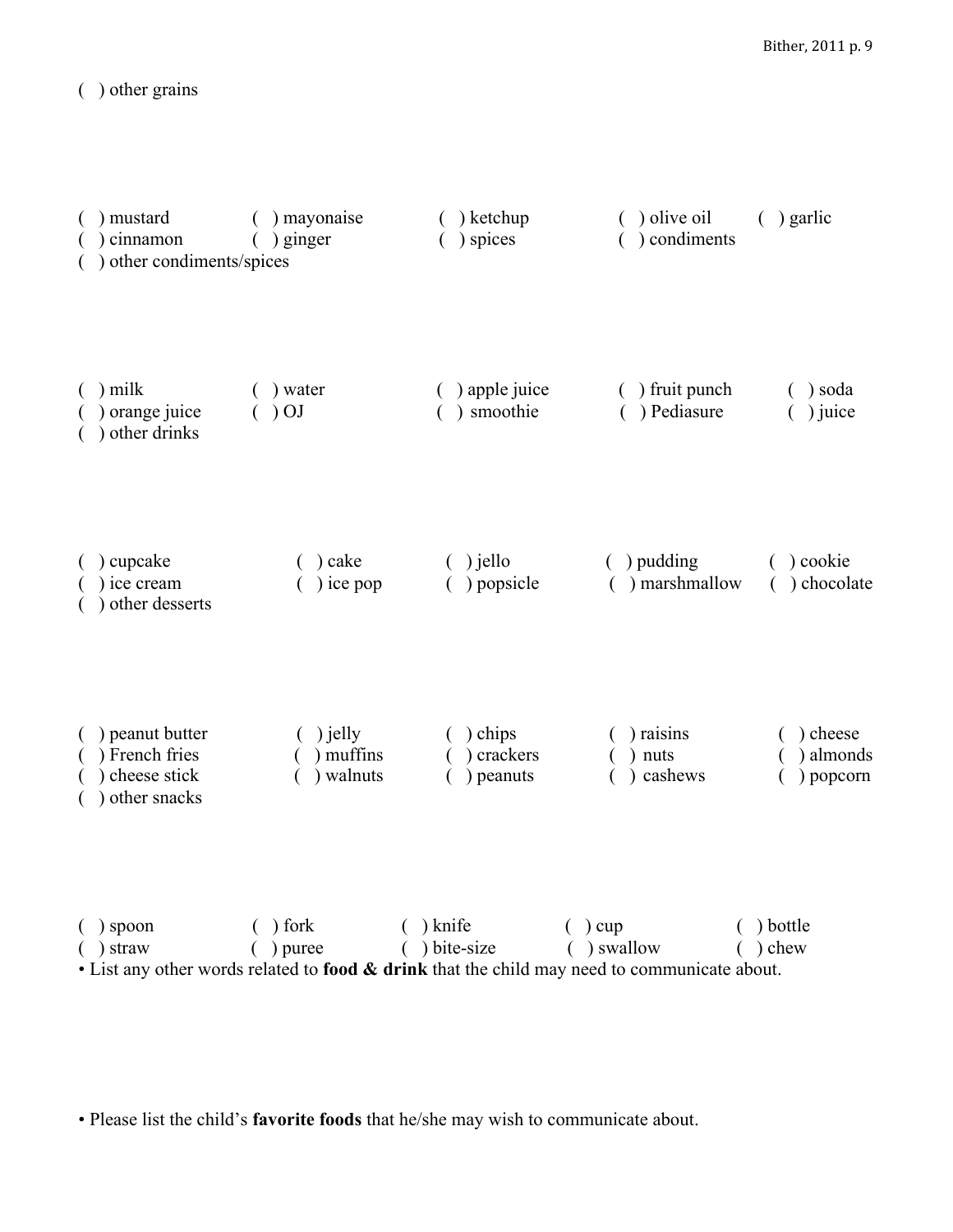• Please list the foods the child **does not like** that he/she may wish to communicate about.

• Please list any food/items that the child is **allergic** to and may wish to communicate about.

# **13. Emotions/Feelings**

• Please check the words the child would use to communicate about **emotions or feelings.**

| scared     | sleepy        | happy         | ) don't care  |
|------------|---------------|---------------|---------------|
| afraid     | ) tired       | excited       | ) mad         |
| frightened | ) hurt        | exhausted     | angry         |
| alarmed    | sad           | ) thirsty     | $)$ love      |
| sick       | ) lonely      | ) hungry      | ) like        |
| upset      | ) bored       | nervous       | $\int$ loving |
| confident  | interested    | satisfied     | shy           |
| thankful   | glad          | ) cheerful    | $\int$ lucky  |
| unlucky    | ) comfortable | uncomfortable | ) relaxed     |
| surprised  | brave         | nosy          | curious       |

• List any other vocabulary words that should be included to express the child's **feelings**.

### **14. Expressions & "Silly Words"**

• Please check the **expressions or silly expressions** that the child may wish to use

| cool                   | uh oh                  | silly        | ) knock knock  |
|------------------------|------------------------|--------------|----------------|
| <b>WOW</b>             | ha ha ha               | ) boo boo    | ) who's there? |
| woops                  | yum                    | $)$ yuck     | silly goose    |
| oops                   | ) kowabunga            | ) yummy      | goofball       |
| cool                   | super duper            | $)$ yucky    | goober         |
| ) whoa                 | awesome                | $)$ ew       | no way         |
| ouch                   | crazy                  | $)$ pee-yoo  | goofy          |
| see ya later alligator | ) in a while crocodile | ) oh my gosh | ) oh my god    |
| that hurts             | that's cool            | ) holy cow   | oh no          |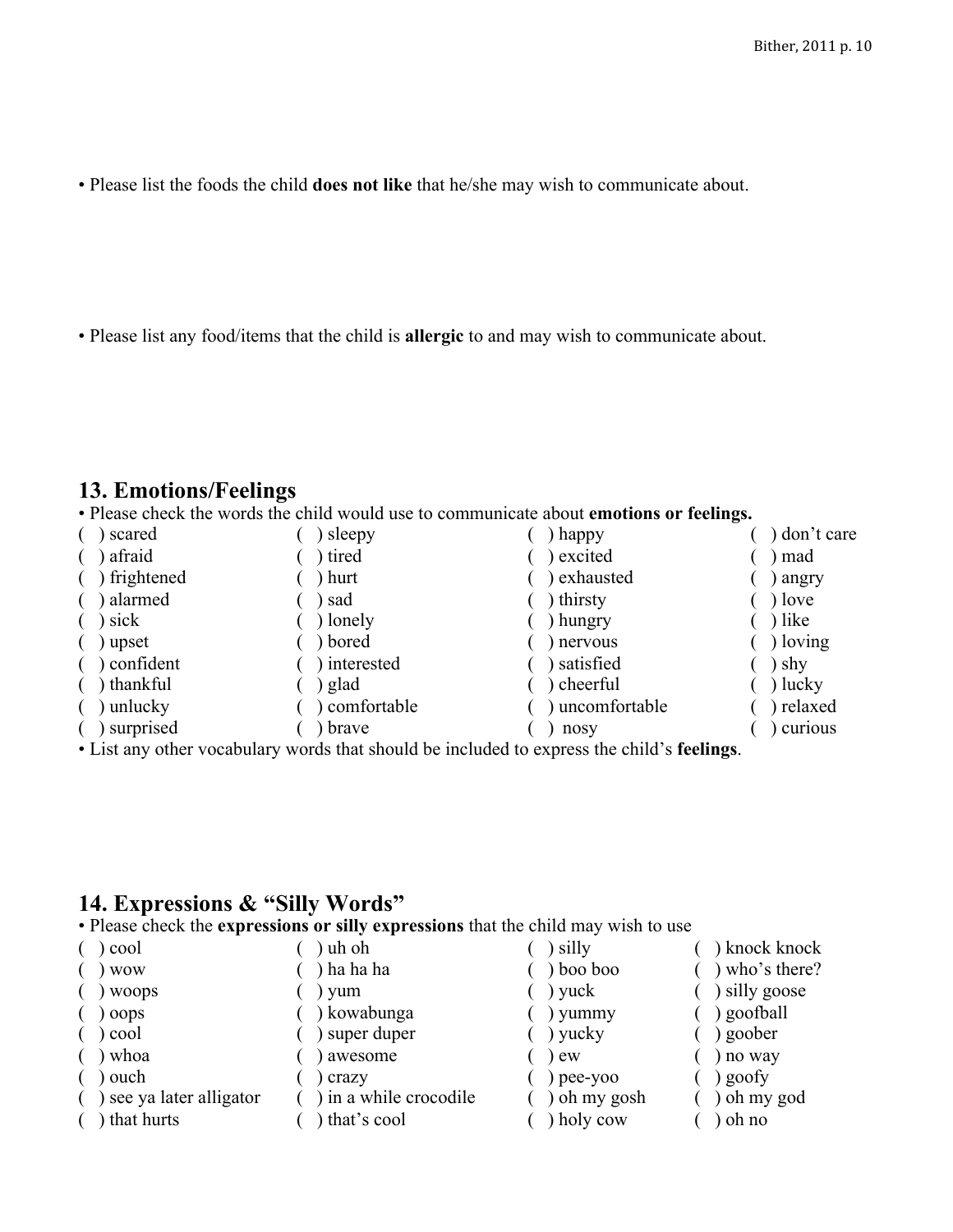• List any other **silly words/expressions** that the child may wish to use.

# **15. Social/Greetings**

#### • Please check the words the child would use to **greet others** and **make polite requests**.

| $\lambda$ hi | thank you        | night night    | keep in touch      |
|--------------|------------------|----------------|--------------------|
| hey          | ) thanks         | what's up?     | ) nice to meet you |
| ) hello      | ) you're welcome | ) how are you? | ) please move      |
| $j$ bye      | please           | love ya        | ) please stop      |
| see ya       | ) pretty please  | ) love you     | ) excuse me        |
| ) goodbye    | ) night          | ) I love you   | watch out          |
| ) bye bye    | goodnight        | ) I like you   | miss you           |

• List any other vocabulary words that should be included to express **greetings or politeness:**

# **16. Question Words**

• Please check the words the child would use to **ask questions:**

| who?                               | ) where is that?      | what's your name?         | $)$ where?              |
|------------------------------------|-----------------------|---------------------------|-------------------------|
| $\left( \quad \right)$ who's that? | ) where is it?        | want to play?             | ) why not?              |
| ) what?                            | ) when?               | ) is that yours?          | ) how was your day?     |
| $( )$ what's that?                 | ) how?                | what's wrong?             | $($ ) how do you feel?  |
| $\left( \quad \right)$ why?        | how come?             | $\int$ who is that?       | ) what if?              |
| $( )$ can I have that?             | $\int$ can I do that? | $\rightarrow$ who's turn? | $\int$ ) is it my turn? |
|                                    |                       |                           |                         |

• List any other words/phrases that the child may use to **ask questions:**

### **17. Pronouns**

• Please check the words the **pronouns** the individual would use:

| $( )$ I    | $()$ he   | $( )$ she                   | $( )$ they                   | $()$ me      | $( )$ she | $()$ it   |
|------------|-----------|-----------------------------|------------------------------|--------------|-----------|-----------|
| $( )$ mine | $($ ) you | $\left( \quad \right)$ your | $\left( \quad \right)$ yours | $\int$ ) his | $()$ her  | $()$ hers |

• List any other **pronouns** the child may use to communicate**:**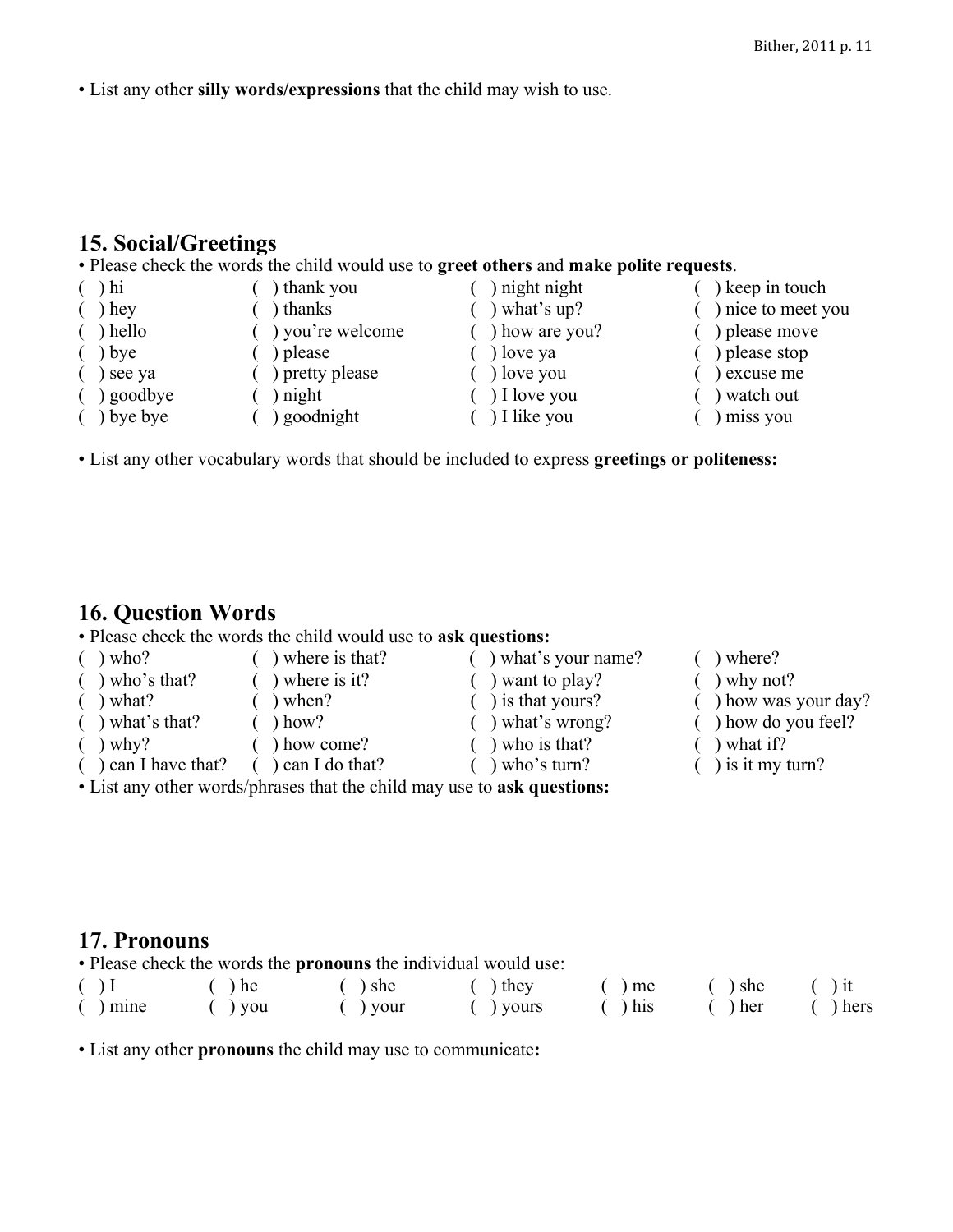# **18. Verbs/Action Words**

• Please check the words the child would use to communicate about **actions:**

| ask        | give           | <sub>1</sub> ump | need          | sleep      | will        |
|------------|----------------|------------------|---------------|------------|-------------|
| bite       | g <sub>o</sub> | kiss             | ) open        | stand      | watch       |
| close      | goes           | know             | ) play        | stop       | wake        |
| come       | hear           | ) lie            | ) pretend     | take       | kick        |
| drink      | help           | ) like           | ) read        | talk       | lick        |
| eat        | hit            | ) look           | ) run         | walk       | throw       |
| ) fall     | hug            | $)$ love         | $\sum$ sit    | want       | rest        |
| peddle     | drive          | ) hit switch     | ) steer       | move       | navigate    |
| hold tight | stand tall     | walk tall        | ) peddle fast | swing high | put legs in |

• List any other **verbs or action words** the child would need to communicate:

### **19. Descriptors**

• Please check the words the words the child would use to **describe** items in his/her environment**:**

| big    | more   | short  | away   | pretty | different  |
|--------|--------|--------|--------|--------|------------|
| large  | good   | tall   | now    | ugly   | done       |
| small  | bad    | skinny | never  | new    | ) all gone |
| little | great  | fat    | before | old    | ) all done |
| tiny   | sick   | clean  | after  | right  | freezing   |
| medium | hot    | dirty  | later  | wrong  | sharp      |
| lot    | cold   | messy  | nice   | funny  | safe       |
| many   | smelly | there  | bad    | sad    | dangerous  |
| much   | stinky | here   | mean   | same   | cool       |

• List any other words the child would use to **describe** items in his/her environment.

# **20. Yes/No Responses**

• Please check the words the words the child would use to communicate **yes/no** responses.

| $(y)$ yes                                                                         | $\left( \quad \right)$ yup | $( )$ maybe     | $($ $)$ no                                                  | $\int$ I don't know |  |  |  |
|-----------------------------------------------------------------------------------|----------------------------|-----------------|-------------------------------------------------------------|---------------------|--|--|--|
| $( )$ yeah                                                                        | $( )$ okay                 | $( )$ uh huh    | $($ $)$ nope                                                | $( )$ I dunno       |  |  |  |
| $\int$ no way                                                                     | $( )$ definitely           | $($ $)$ totally | $\left( \quad \right)$ whatever $\left( \quad \right)$ sure |                     |  |  |  |
| . I jot any other would the child would year to decently items in higher anyword. |                            |                 |                                                             |                     |  |  |  |

• List any other words the child would use to **describe** items in his/her environment.